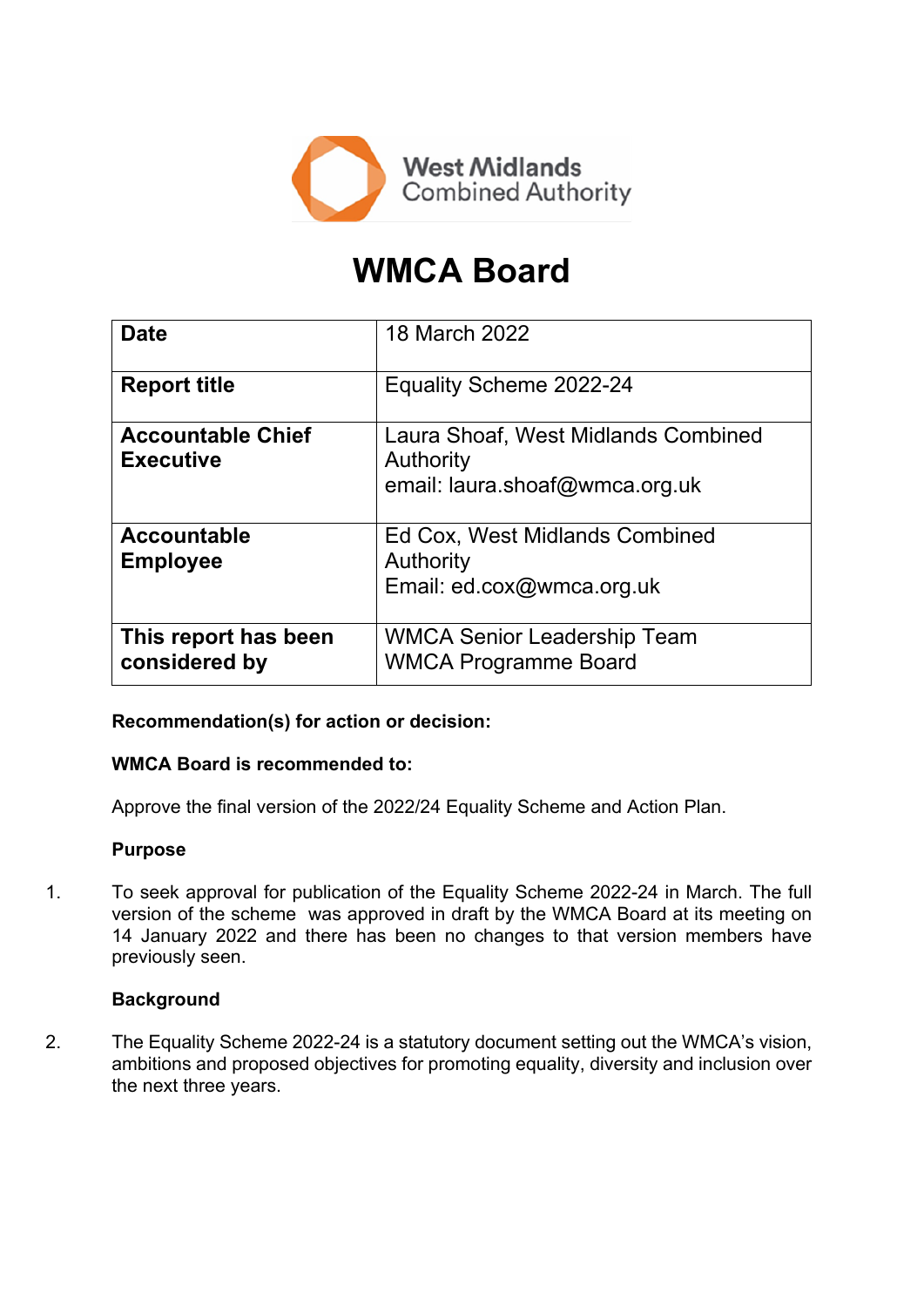- 3. Regulation 5 of the Equality Act 2010 (Specific Duties and Public Authorities) Regulations 2017, requires public bodies to publish one or more equality objectives at up to four-year intervals to support the key aims of the public sector equality duties, namely to a) eliminate unlawful discrimination, harassment and victimisation; b) advance equality of opportunity between different groups, and c) foster good relations between different groups.
- 4. The Scheme draws out our key commitments, current activities and future plans in relation to equality and diversity. It recognises that our equality and diversity vision is fundamental to our overall vision of improving the quality of life of everyone who lives and works in the West Midlands and highlights the synergies between equality, diversity, inclusion and inclusive growth. It brings together all key WMCA of work and highlights all different activities that are likely to have direct or indirect positive equality impact under one unified equalities action plan.
- 5. The Scheme takes a holistic approach, recognising that true commitment to equality and diversity goes beyond just the nine protected characteristics, with a strong focus on positive socio-economic outcomes.
- 6. The scheme is fully aligned with the WMCA Corporate Strategy 2022-24

#### **Scheme objectives**

- 7. The Equality Scheme is structured around four key objectives three external and one workforce/internal one. Developing equality objectives is a key legislative requirement for all public authorities.
- 8. WMCA Equality Scheme objectives comprise a number of themes and deliverables and is accompanied by an action plan. The objectives are outlined below:
- 9. **Objective 1:** Provide accessible, affordable, safe and inclusive transport services to our wide range of customers.
- 10. Key themes include: Transport safety and security; delivering an accessible and inclusive commonwealth games experience; ensuring services offer good value for money and people are able to access employment, education and leisure opportunities; narrowing the sustainable travel inclusion gap and ensuring sustainable travel modes are more easily accessible; improving customer experience and better understanding diverse customer needs; ensuring infrastructure, information and services are accessible to more people with a customer service that meets individual needs, and ensuring transport strategies are inclusive and promote an equitable network.
- 11. **Objective 2:** Deliver schemes, strategies and programmes across the WMCA that help deliver positive equality and inclusion outcomes, also reducing socio-economic disadvantage and poverty, for our region's diverse communities.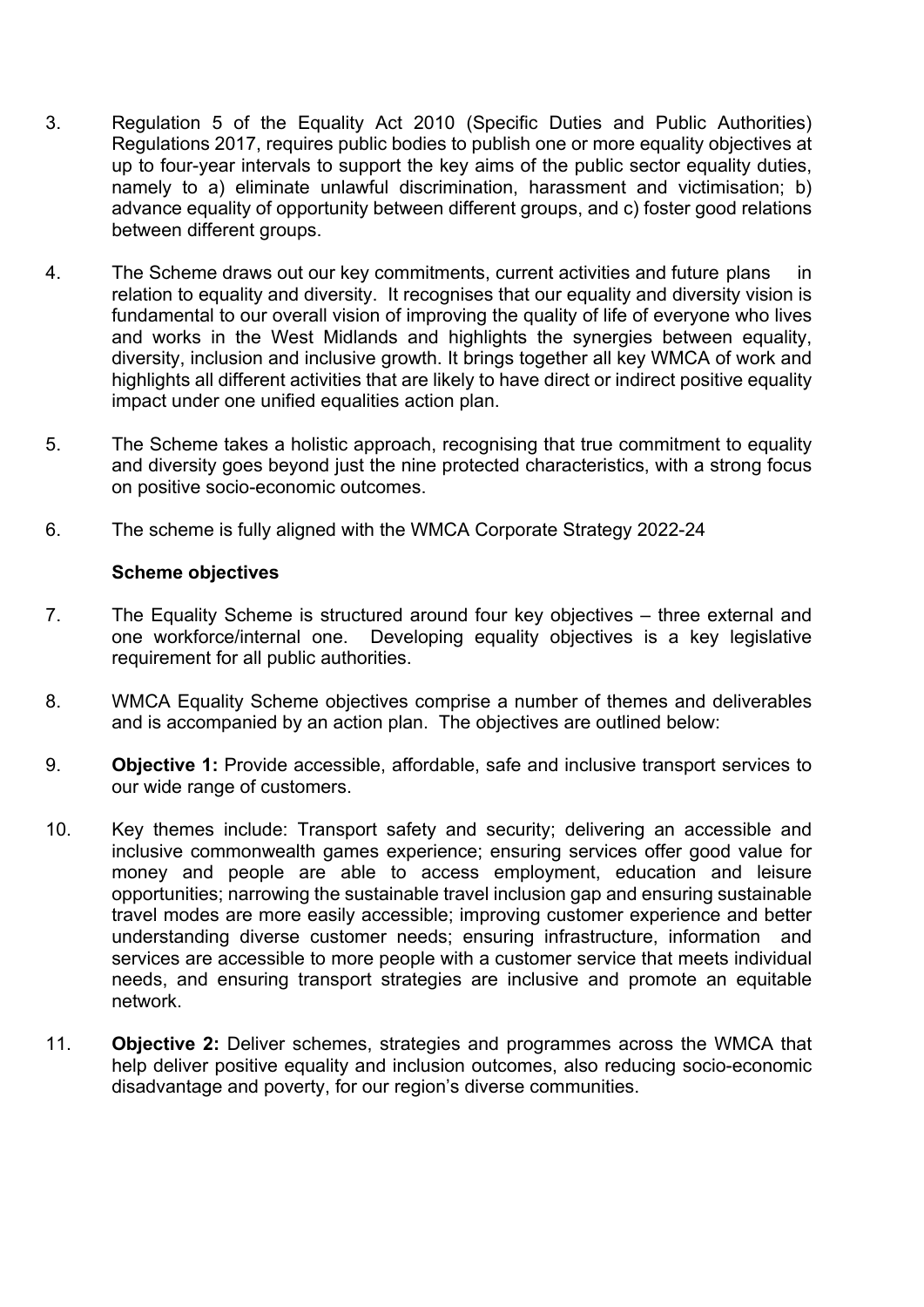- 12. Key themes include: Affordable and inclusive housing provision; delivering skills equity; delivering on the promise of more inclusive growth shaping investment, infrastructure and services around social and economic goals; supporting positive, proactive and preventative approaches to citizen wellbeing and engagement.
- 13. **Objective 3:** Ensure equality is embedded within all key WMCA work areas, the WCMA has a strong regional influencing role around the equalities agenda and decision making is informed by the needs of our diverse communities.
- 14. Key themes include: Embedding equality considerations in decision making; strengthening our approach to community engagement; supporting positive social value outcomes through procurement activities; working with partners to influence change and tackle diversity and inclusion challenges.
- 15. **Objective 4** Provide an accessible, diverse and inclusive working environment by improving the recruitment, retention, progression, development and overall experience of people employed by the WMCA, enabling the organisation to become an inclusive employer of choice where equality informs our culture and behaviours.
- 16. Key themes include: Attracting and appointing a diverse range of candidates; Improving employee equality competencies; Supporting enhanced visibility of the equality agenda in the workplace; giving employees a voice; ensuring equalities is fully embedded within key employee lifecycle processes; supporting employee wellbeing ensuring positive mental health and wellbeing are championed; improving the quality of workforce data.
- 17. The Equality Scheme includes a comprehensive action plan for each objective to support positive equality outcomes for employees, service users and West Midlands residents.
- 18. While there is no statutory obligation for us to consult on the Equality Scheme, we finalised a 5-week engagement period where the public (including key regional and local community and equality groups) were given the opportunity to comment on the scheme principles. The scheme was communicated via social media, on our website and to our list of equality contacts. The feedback received was broadly positive and there were no specific recommendations to make changes to the Scheme content and structure.
- 19. Next Steps: The Scheme will be published on the WMCA website along with a range of alternatives formats (easy read, simple English, audio) following WMCA board approval. It will also be available in additional alternative formats upon request.

### **Financial Implications**

20. There is no financial impact in relation to this report. Activities/initiatives included in the scheme have been considered as part of individual budgets